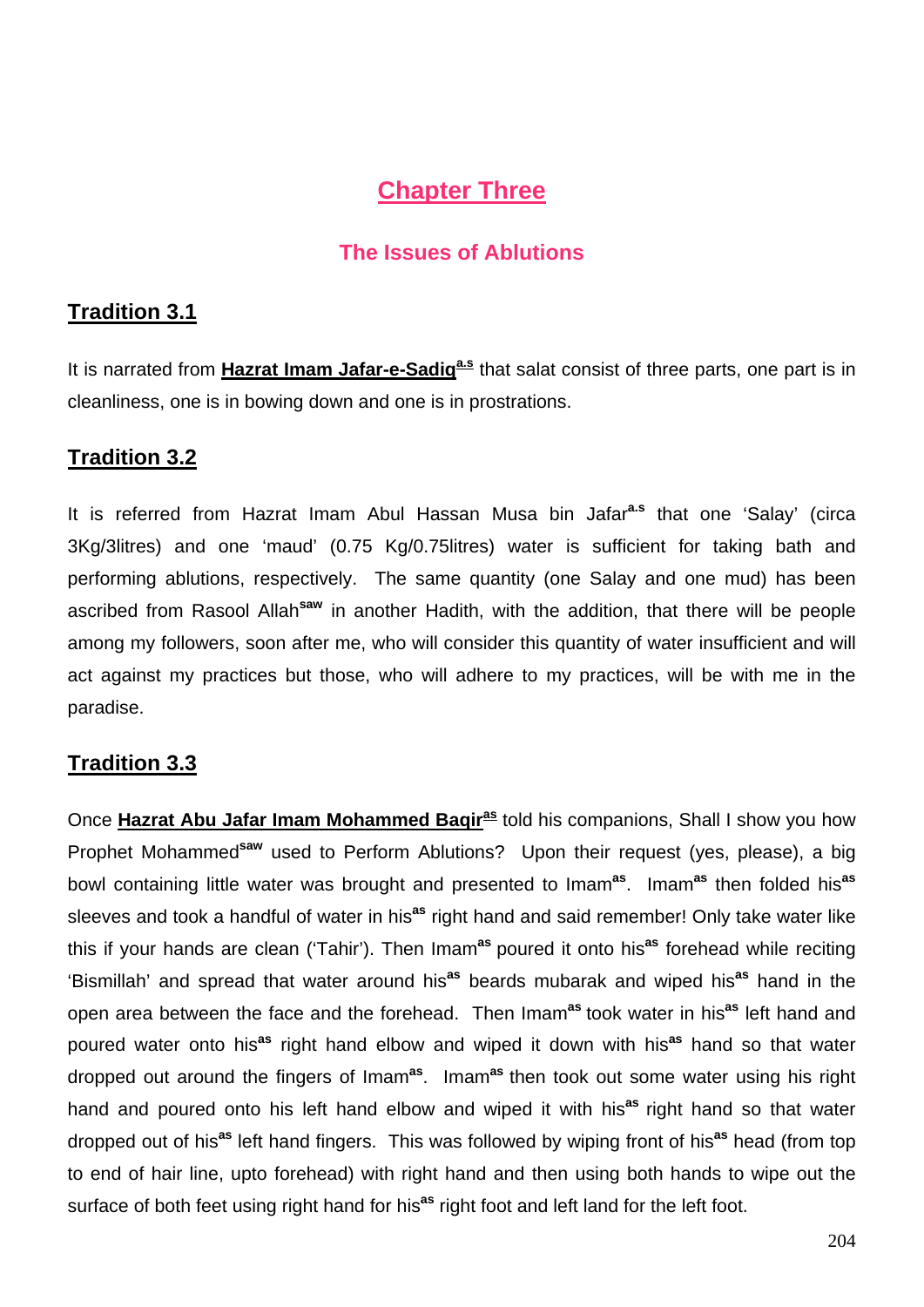It is also narrated from Imam**as** that procedure of Ablutions is also regulated among other imposed 'limits' by Allah**swt**, in order to distinguish those who obey from those who choose not to. And nothing will impure (make Najis) a true believer (Momin), that's why he just needs little water (for Ablutions) like using oil (in small quantity).

## **Tradition 3.4**

#### It is narrated from **Hazrat Imam Jafar-e-Sadiq<sup>as</sup> that:**

Those who exceed the set limits of Ablutions, will themselves make it void.

## **Tradition 3.5**

Amir-ul-momanian**as** would not allow others to pour water for him**as** while performing Ablutions. Upon asking, Amir-ul-momanian**as** replied I do not want that others may take part in my prayers to Allah**swt**, as per Allah**swt** reveals in Holly Quran (Verse AlKahaif, no. 110) Whoever wishes to meet with his Lord, should keep on doing good deeds and should not bring others into his worshiping practices.

## **Tradition 3.6**

Hazrat Imam Raza**as** said, it has been made compulsory by Allah**swt** that during Ablutions, women should start pouring down water from the inner side of their elbow while men should start from outer side of their elbow area.

## **Tradition 3.7**

It has been narrated from Hazrat Imam Jafar-e-Sadiq<sup>as</sup> that:

To start Ablutions with reciting 'Bismillah' is like taking the thorough bath (Ajar-e-Khusal). In another tradition from Masoom**saw** that when someone recites 'Bismillah' while performing Ablutions, he has cleaned all his body and removed all his sins committed between this and the last Ablutions. But who performed Ablutions without reciting 'Bismillah' has only cleaned that area where Ablutions water had reached.

# **Tradition 3.8**

It has been narrated from **Hazrat Imam Jafar-e-Sadig<sup>as</sup> that:**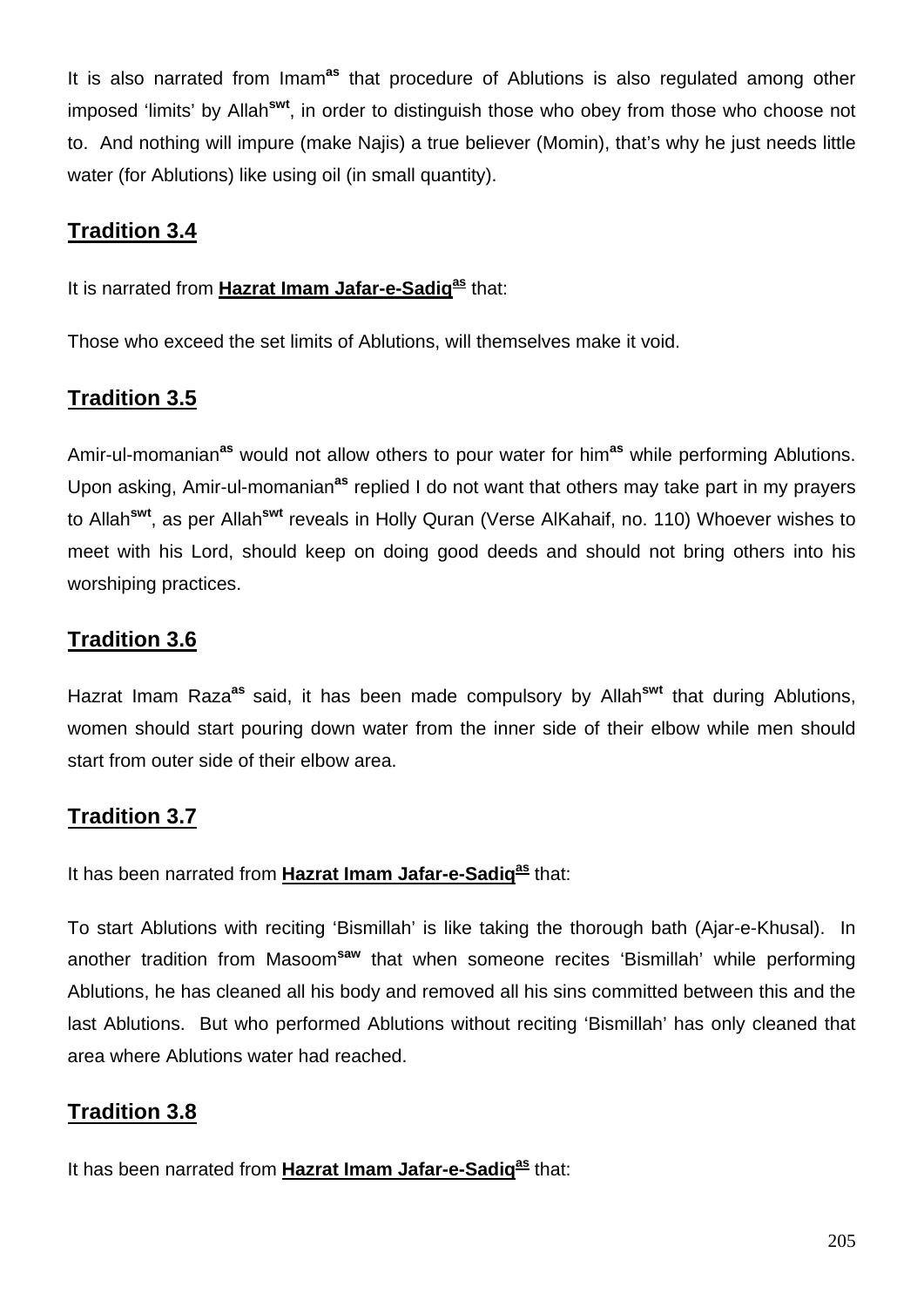When a person dries his face with a piece of cloth after performing Ablutions, Allah**swt** would reward him with 'one Naki' (single reward) but for that person who would not wipe his face until it itself becomes dry, Allah**swt** would reward him with 30 times more. And there is no harm in offering one's all prayers of day and night with the same Ablutions and similarly, with the same 'Tayyaium' if it did not break (Hadas took place) or water became available.

## **Tradition 3.9**

It has been narrated from **Hazrat Imam Jafar-e-Sadiq<sup>as</sup> that it is better to splash water on the** face during the Ablutions so that to wake up if dizzy and over come shivering if feeling cold. And if someone is wearing a ring he should turn it around (in his finger) or take it off if taking a bath.

Hazrat Imam Jafar-e-Sadiq<sup>as</sup> said in another occasion that if you forgot (to turn around your ring) and offered your prayers, I would not ask you to repeat your prayers. And when you wake up do not touch pans/pots unless you wash your hands, as you do not know if you have made them unclean during your sleep. And the elm of Ablutions is to recite the following: Oh Allah**saw** I beg You for the completeness of Ablutions, completeness of Salat and Your complete forgiveness and entry into paradise- This is the elms of Ablutions and its sincerity.

## **Tradition 3.10**

#### **Hazrat Imam Jafar-e-Sadig<sup>as</sup> said that:**

Taqqia is not permissible for any of the following three issues: to take intoxicating substances, to perform 'masah' on shoes/socks and Mutah-ul-Hajj (Touaf-e-Nisah).

#### **Tradition 3.11**

The narrator asked from Hazrat Imam Raza**as** How shall a person would perform Ablutions, ceremonial bath or Friday bath if his limbs are covered with bandage due to broken bone or an injury? Imam**as** replied he should only wash-up those areas, which are not covered and refrain from open the bandage. It is also narrated that only wash-up areas around a wound while performing Ablutions.

#### **Tradition 3.12**

It is narrated from Rasool Allah**saw**, to keep your eyes open while performing Ablutions so that you may escape from hellfire.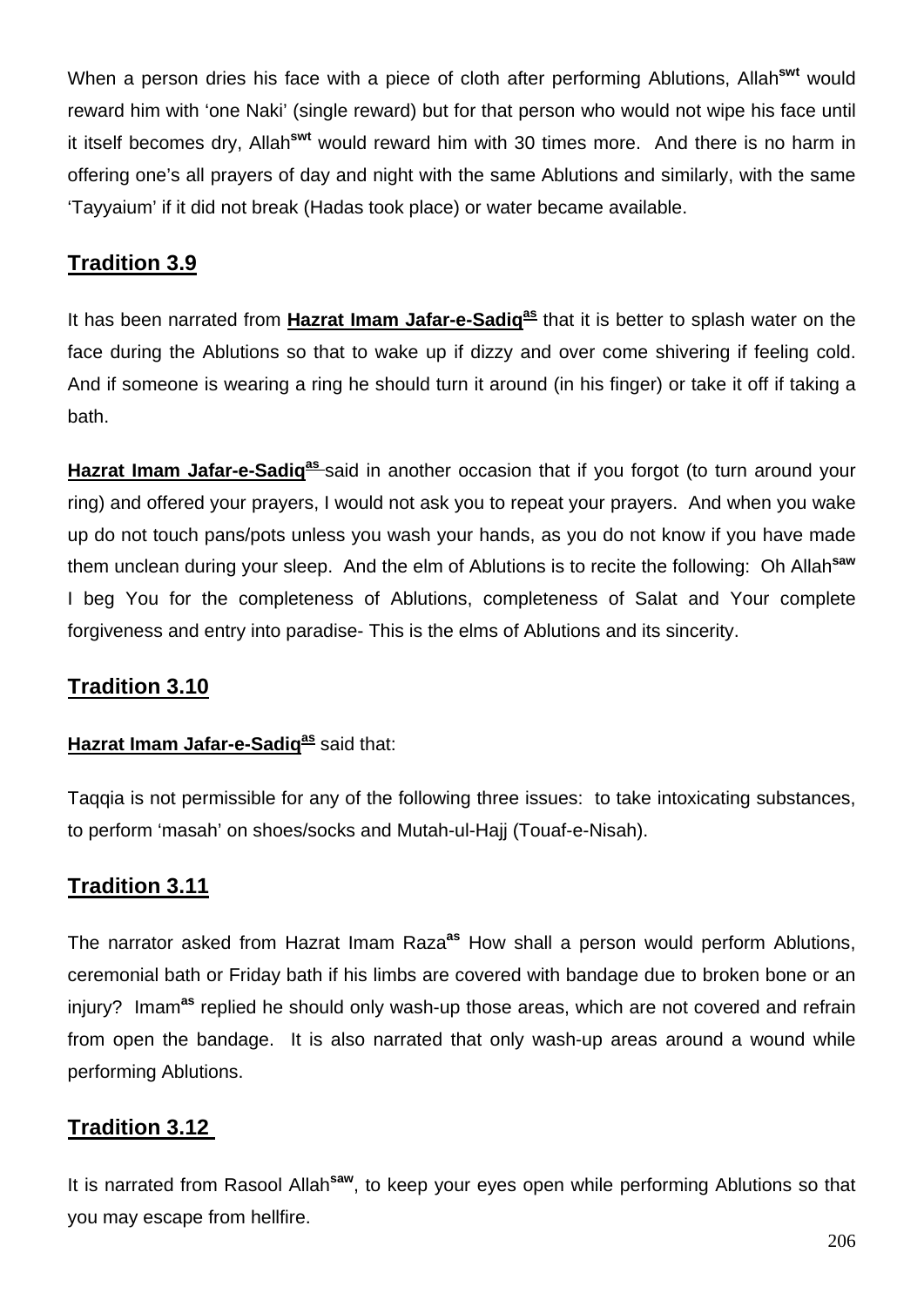## **Tradition 3.13**

It is narrated from Hazrat Imam Jafar-e-Sadiq**as** that performing Ablutions before and after dinner/lunch will keep away scarcity and poverty away from you. I asked with surprise these acts would protect me from 'fiqr' (poverty). Imam**as** replied, yes, this practice would protect you from poverty.

#### **Tradition 3.14 -Tayyaium**

It is narrated from Hazrat Imam Mohammed Baqir**as** that when you cannot find water then perform Tayyaium with 'Tahir' (clean) earth. And ascribed the following procedure: wipe you face and hands with the earth. And then explained, as when you perform Tayyaium instead of Ablutions, you are asked to only wipe (with earth) only those body parts which are to be washed during the Ablutions and as you do not perform 'Masah' of your face and hands that's why you are not required to perform 'Masah' of your forehead and feet while performing Tayyaium. And then said Allah**swt** does not want to make life difficult for you and hence this convenience.

#### **Tradition 3.15**

Ziadah bin Aian had asked from Hazrat Imam Mohammed Baqir**as** and Hazrat Imam Jafar-e-Sadiq**as** under which conditions Ablutions become void? Imam**as** replied that when something (solid, liquid, gas) is discharged from one's bowl or urine passage or when one goes to sleep and becomes unconscious. Apart from these, others like vomit, bleeding nose, blood from a boil or wound will not require you to wash-up or perform Ablutions.

#### **Tradition 3.16**

Once Abdul Rahman bin Abi AbdulAllah asked from Hazrat Imam Jafar-e-Sadiq**as** that sometimes I feel wind in my stomach and get confused regarding the validity of my Ablutions? Imam**as** replied it is not compulsory on you to perform Ablutions until you hear its sound or its smell getting into your nose. And explained, it's the act of Iblis<sup>ta</sup> who would sit near there and blow air to create suspicion.

#### **Tradition 3.17**

Once Ziadah bin Aian asked from **Hazrat Imam Mohammed Baqiras** Does the Ablutions of a person become void if he cuts his nails, trims his beard and/or moustaches or get a haircut?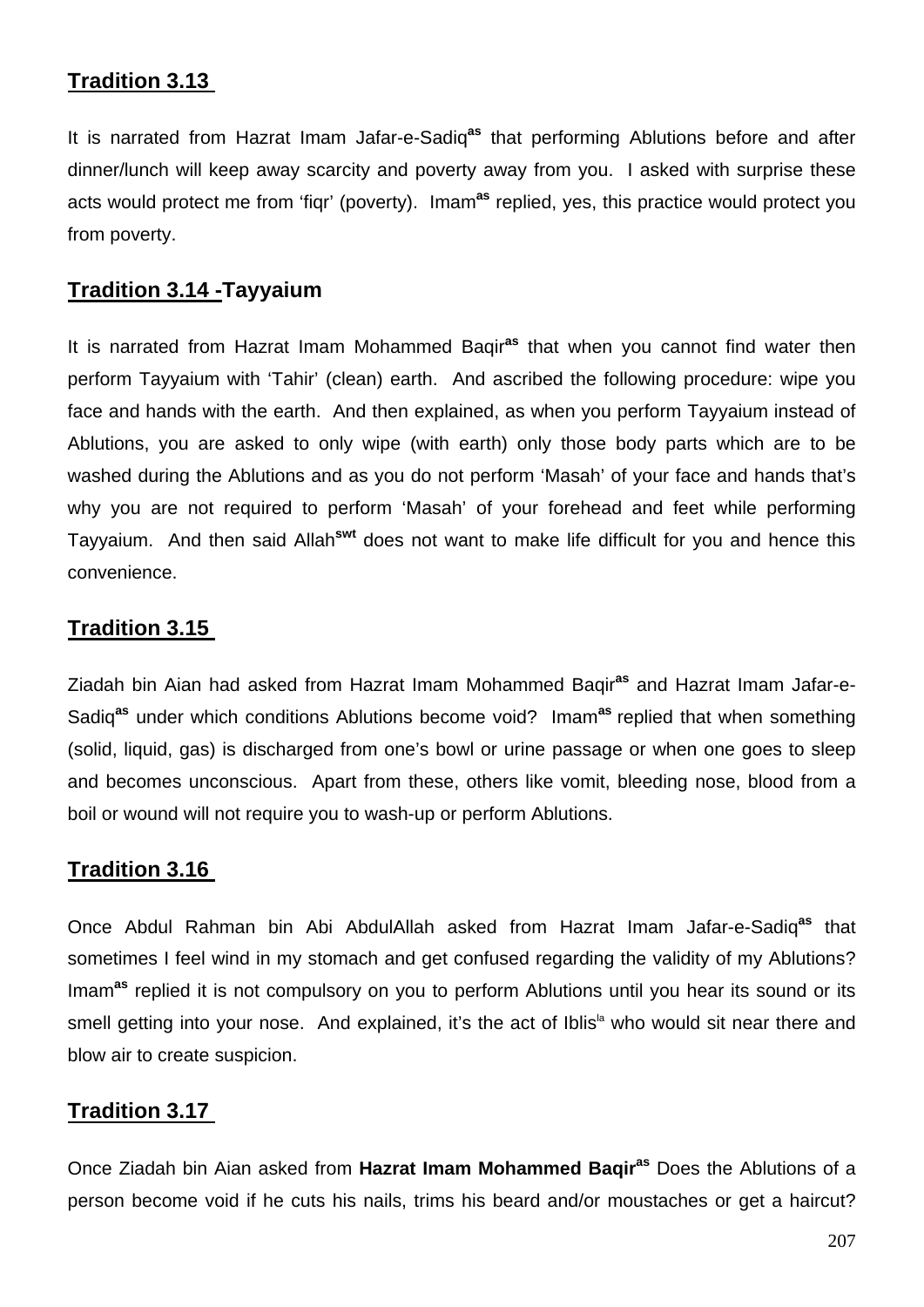Imam**as** replied, Oh Ziadah, all of these are optional (Sunnah) whereas Ablutions is compulsory (Wajib) and there is nothing among Sunnah, which would make a compulsory act void. All these acts are carried out in order to enhance cleanliness. And someone asked if reciting a poem would make his Ablutions void, Imam**as** replied no, it will not.

## **Tradition 3.18**

Once Samah bin Mahran asked from Rasool Allah**saw**, a person dozed off (his head went down) while standing or bending down during salat. Rasool Allah<sup>saw</sup> replied, he does not need to perform Ablutions.

## **Tradition 3.19**

Hazrat Imam Mohammed Baqir**as** said: The Ablutions will not become void upon kissing, touching and to lie-down with your partner.

#### **Tradition 3.20**

AbdulAllah bin Abi Yaqoob asked from Hazrat Imam Jafar-e-Sadiq**as** regarding a person who performed Ablutions after urinating and offered his salat and felt some wetness. Imam**as** replied there is nothing (wrong) in it and he is not required to perform Ablutions.

#### **Tradition 3.21**

Someone asked from Abu AbduAllah**as** regarding a person who would first walk on an impure surface and then on a clean street. Imam **as** replied if he had walk fifteen steps on the 'Tahir'[1](#page-4-0) surface, his feet (sole) would become 'Tahir'.

#### **Tradition 3.22 - Cleaning Teeth**

Prophet Mohammed**saw** advised Hazrat Ali**as** in his will, to clean his**as** teeth when he**as** performs Ablutions prior to offering prayers. And make teeth-cleaning part of your Ablutions. Also it is narrated from Hazrat Imam Mohammed Baqir**as** and Hazrat Imam Jafar-e-Sadiq**as** that it is better to offer '2-part' (two-Rakat) salat after cleaning your teeth rather than offering 70-part salat without doing so.

Prophet Mohammed**saw** said if it were not taken as a 'burden' by my followers, I would have asked them to clean their teeth prior to performing Ablutions for salat.

 $\overline{a}$ 

<span id="page-4-0"></span> $<sup>1</sup>$  Clean (PAK)</sup>